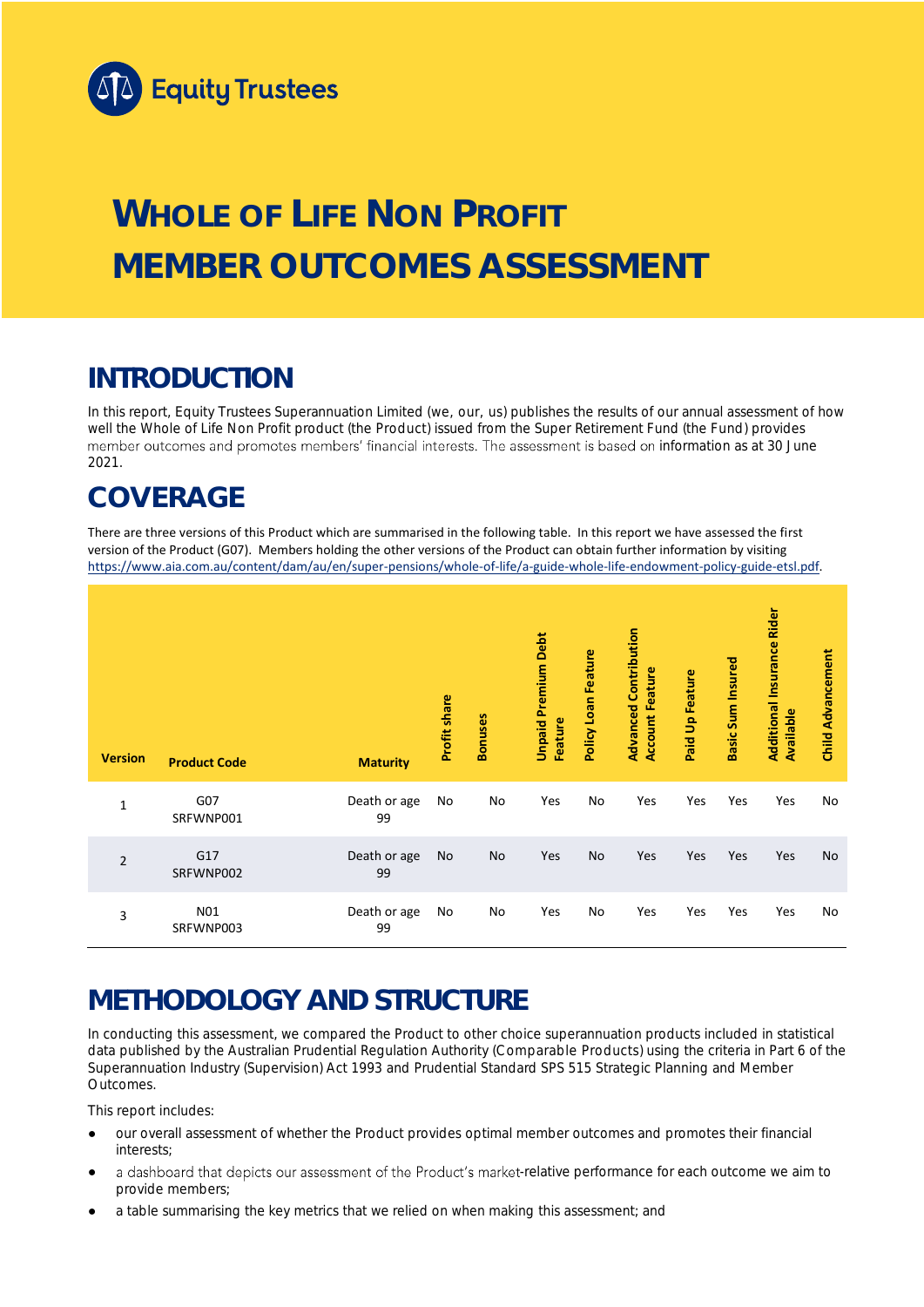

our commentary on this performance that includes action items to improve suboptimal performance.

For each member outcome, the dashboard presents the relevant segment of market performance. The width of each segment is based on the range of market performance for each outcome and is specific to each outcome. The positioning of the black performance indicator bar against the colour coding is our assessment of how well the outcome has been delivered. The assessment of each member outcome is based on several equally-weighted metrics. Accordingly, if one metric is outside our tolerance level it doesn't automatically mean the entire member outcome is outside our tolerance level.

*Example dashboard for illustrative purposes only*



The target is generally the average position of the Comparable Products while the tolerance level is the trigger for us to consider any necessary actions to improve member outcomes.

Please visit our [website](https://www.eqt.com.au/superannuation) to view a short video that provides more information about the operation of the dashboard.

## **OVERALL ASSESSMENT**

Having carefully considered the comparisons of the Product with Comparable Products set out in this report, including the dashboards, metrics, commentary and other relevant information available to us at the time of writing, we have concluded that as a result of the following factors the Product is promoting members' financial interests:

- 1. the options, benefits and facilities offered in the Product are appropriate for members;
- 2. the insurance premium charged for the Product does not inappropriately erode members' account balances;
- 3. the insurance strategy for the Product is appropriate; and
- 4. the scale of the Product and the Fund does not disadvantage members.

## **DASHBOARD**

### **STRATEGIC CONTEXT**

Working together with the Fund's Promoter, AIA Australia (AIA), the Fund's purpose is to enhance retirement outcomes by providing products that allow members to accumulate retirement savings, receive retirement income and protect their assets.

To support this purpose, our goals for the Fund are to enhance members' retirement balances through reduced fees, provide members with confidence through reliable and clear delivery of regulatory compliance, satisfy members through engaging member service that assists them grow their account balances and grow member balances through competitive investment returns in line with stated objectives and targets.

The Product is a traditional superannuation product that is supported by a traditional, whole of life or endowment policy.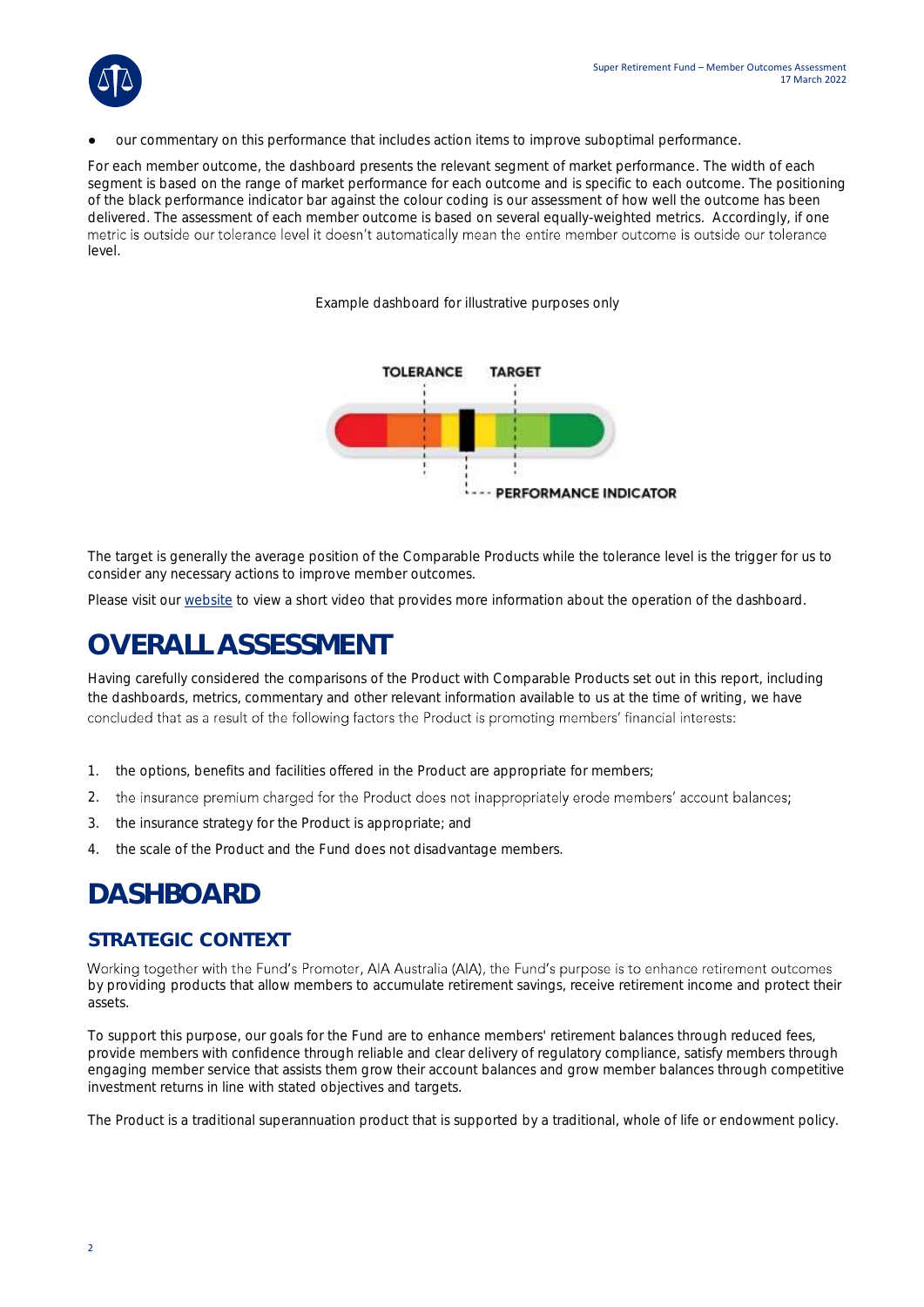

### **INSURANCE CLAIM MANAGEMENT**

| Valid claims are accepted and paid in a timely manner.<br>Outcomes |                                                 |       |           |                                      |  |
|--------------------------------------------------------------------|-------------------------------------------------|-------|-----------|--------------------------------------|--|
|                                                                    | Tolerance:                                      |       |           |                                      |  |
| Ref                                                                | Metric Label                                    | Value | Tolerance | Target                               |  |
| 5.1                                                                | Insurer's declined claims ratio - life cover    | 0.00% | 3.70%     | 2.42%                                |  |
| 5.2                                                                | Insurer's average time to decision - life cover | 0.75  | 2.03      | 1.37                                 |  |
| 5.7                                                                | Insurance-related EDR complaints                | 1.30  | 2.37      | 1.01                                 |  |
|                                                                    |                                                 |       |           | Insurance Claim Management<br>Target |  |

Authority per 10,000 member accounts.

#### **Commentary**

The performance indicator measures the acceptance of insurance claims, the timeliness of claim decision-making and the quality of the claims process against Comparable Products.

The performance indicator, which meets our target, is based on an equal weighting of all the metrics in the above table.

The insured benefits in this Product are supported by retail life insurance policies. For this suite of policies, in the year ended 30 June 2021 the Fund's Insurer paid 29 death benefit claims.

No claims were denied and no remedial action is required as a result of this assessment.

As the average time to decision meets our target, no remedial action is required as a result of this assessment.

The number of insurance-related complaints that have been made to the Australian Financial Complaints Authority does not meet our target and is within our tolerance level. No remedial action is required as a result of this assessment.

As a result, we are comfortable that valid claims are accepted and paid in a timely manner.

All insurance cover is voluntary. We believe that the appropriate level of insurance cover is a balance between the amount of cover required (based on the maintenance of the member's, and their dependants', standard of living in the event of a claim) and the affordability of that cover for the member.

Members have the opportunity to seek personal financial advice if required, select their own level of insurance cover and cancel their cover if no longer required. Therefore:

- the insurance premiums charged for the Product do not inappropriately erode members' account balances; and
- the insurance strategy for the Product is appropriate.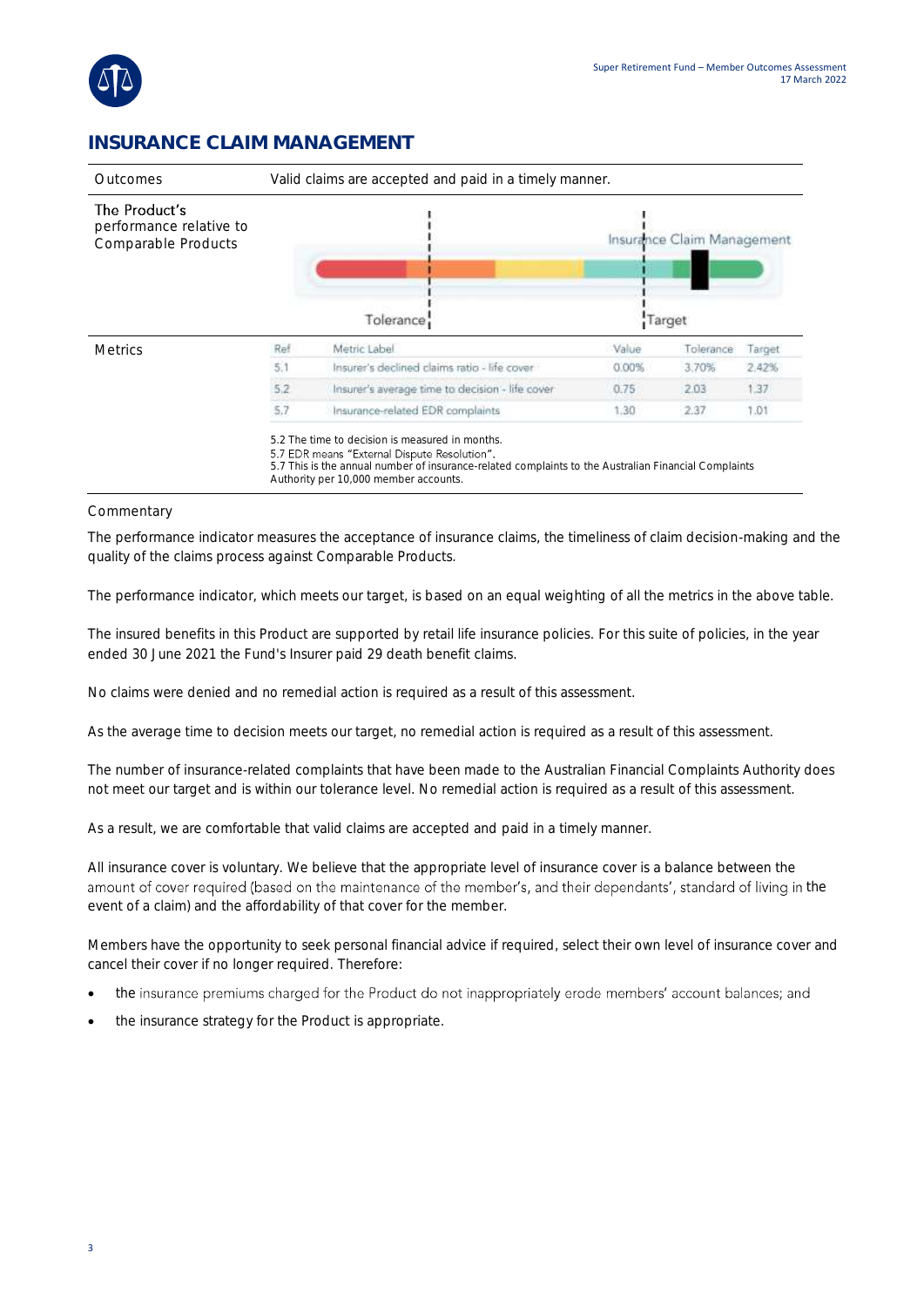

### **MEMBER SERVICES**

| Administration services satisfy member expectations.<br>Outcomes       |     |                                                                                                                                                                                                                                                                                                                                                                        |                                          |           |        |
|------------------------------------------------------------------------|-----|------------------------------------------------------------------------------------------------------------------------------------------------------------------------------------------------------------------------------------------------------------------------------------------------------------------------------------------------------------------------|------------------------------------------|-----------|--------|
| The <b>Product's</b><br>performance relative to<br>Comparable Products |     | Tolerance                                                                                                                                                                                                                                                                                                                                                              | <b>Administration Services</b><br>Target |           |        |
| <b>Metrics</b>                                                         | Ref | Metric Label                                                                                                                                                                                                                                                                                                                                                           | Value                                    | Tolerance | Target |
|                                                                        | 7.1 | Administration-related EDR complaints                                                                                                                                                                                                                                                                                                                                  | 2.81                                     | 4.82      | 2.07   |
|                                                                        | 7.2 | Service Level Achievement.                                                                                                                                                                                                                                                                                                                                             | 95.63%                                   | 90.00%    | 95.00% |
|                                                                        |     | 7.1 EDR means "External Dispute Resolution".<br>7.1 This is the annual number of administration-related complaints to the Australian Financial Complaints<br>Authority per 10,000 member accounts.<br>7.2 Service level achievement measures the portion of new member, contribution and benefit payment<br>transactions that were processed within our service level. |                                          |           |        |

#### Commentary

The performance indicator measures the delivery of administration services against our service levels.

The performance indicator, which does not meet our target and is within our tolerance level, is based on an equal weighting of the above metrics.

Service level achievement (95.63%) meets our target. No remedial action is required as a result of this assessment.

The number of complaints about administration services that have been made to the Australian Financial Complaints Authority does not meet our target and is within our tolerance level. No remedial action is required as a result of this assessment.

As a result, we are comfortable that administration services satisfy member expectations because of the high rate of service level achievement and the number of administration related complaints is within tolerance level. Therefore, we consider the options, benefits and facilities offered in the Product are appropriate for members.

### **SUSTAINABILITY**

| <b>Outcomes</b>                                                                            | The Product and Fund are sustainable and likely to deliver optimal outcomes in the<br>future. |                                  |           |           |          |  |  |  |
|--------------------------------------------------------------------------------------------|-----------------------------------------------------------------------------------------------|----------------------------------|-----------|-----------|----------|--|--|--|
| The sustainability of the<br>Product and Fund<br>relative to Comparable<br><b>Products</b> |                                                                                               | Sustainability<br>Tolerance      | Target    |           |          |  |  |  |
| <b>Metrics</b>                                                                             | Ref                                                                                           | Metric Label                     | Value     | Tolerance | Target   |  |  |  |
|                                                                                            | 8.2                                                                                           | Movement in member accounts p.a. | $-15.72%$ | $-36.39%$ | $-8.01%$ |  |  |  |
|                                                                                            | 8.3                                                                                           | Average member age               | 60.0      | 58.00     | 48.70    |  |  |  |

#### **Commentary**

The performance indicator measures the Fund's sustainability and likelihood of delivering optimal outcomes in the foreseeable future against other funds.